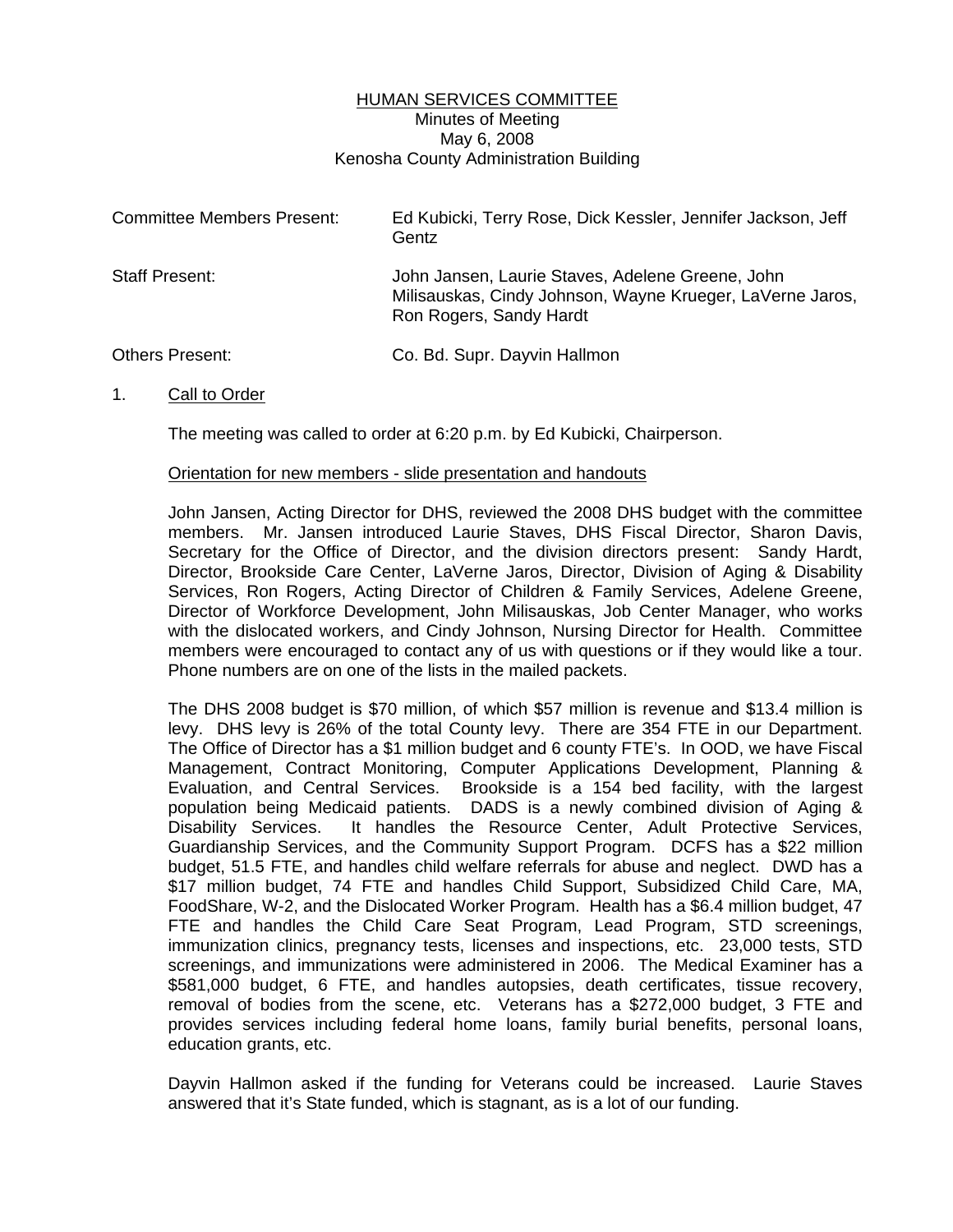## 2. Citizen's Comments - None

## 3. Approval of Minutes - 4/8/08

 MOTION to approve minutes by Jeff Gentz, seconded by Terry Rose. MOTION CARRIED UNANIMOUSLY.

4. Health: Resolution to Modify 2008 Budget to reflect funding awarded by the Medical College of Wisconsin, Healthier Wisconsin Partnership Program for the Kenosha County Suicide Prevention Initiative.

 Wayne Krueger distributed handouts, explaining that this is a 3-year grant with the Medical College of Wisconsin for \$150,000 a year. Because Kenosha County is the primary provider of services, we will get \$317,135 of this over 3 years. Mental Health of America will receive \$6,000, and the Medical College will receive the rest of the funding as partners in this project. Mr. Krueger distributed a new budget page with modifications. We will be allocating a portion of the rent and charging it back to the grant - \$11,000 over the 3 years.

 Cindy Johnson said that a pilot program identified 3 areas of concern: motor vehicle accidents, falls, and suicide. Over 50 people attended the first Coalition meeting we held to address the issue of suicide, and we developed a Community Resource Card. This grant will start July 1st. There were 27 suicides in 2007, 30 suicides in 2006, and 26 in 2005. Appleton has the highest rate of suicides, and Kenosha has the second highest rate. Of deaths between the ages of 36 and 60, 50% of them are suicides. We will hire a .5 FTE Psychiatric Nurse to increase access to mental health care and increase the knowledge in our community. Ten people will be trained as trainers, and they will train others. We want to reduce the lethal means of suicide, i.e., by providing gun locks, etc. Currently, people contemplating suicide can call 911 or Adult/Juvenile Crisis at KHDS.

 Mr. Hallmon said that he has read extensively on suicides and asked what the prevailing issue was. Ms. Johnson replied that it's 'mental health' and accessing care, as well as limited or no insurance coverage. This is the issue we are trying to reduce.

 Ms. Staves said that this resolution went to the Administration Committee last night and they approved the hiring of the .5 FTE Psychiatric Nurse. This position will be eliminated when the grant funding ends.

Jennifer Jackson said that she was pleased that someone applied for this grant.

MOTION to approve with the new budget modification form by Jennifer Jackson, seconded by Terry Rose. MOTION CARRIED UNANIMOUSLY.

5. Health: Resolution to Modify 2008 Budget to reflect funding awarded by the Medical College of Wisconsin, Southeastern Regional Children and Youth with Special Health Care Needs Center

 Wayne Krueger said this is a one-year grant from the Medical College of Wisconsin to help youth in our area with special health care needs. This is new funding and the work will be done by our current school nurses. They will enter the information into the State database.

 Ms. Johnson explained that right now there are medical emergency cards at the schools, and nurses review them to identify special health care needs. This will be an enhancement.